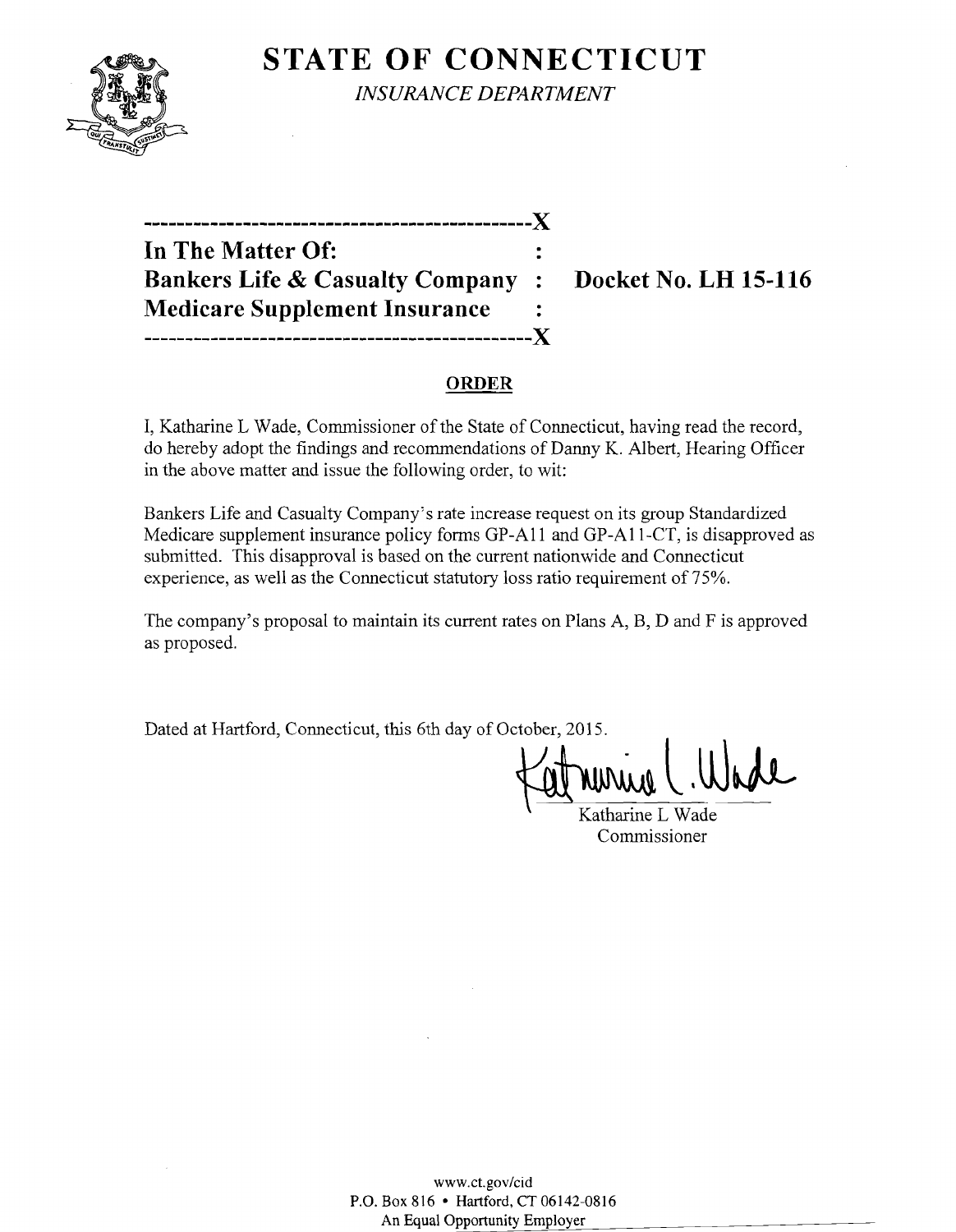

**STATE OF CONNECTICUT** 

*INSURANCE DEPARTMENT* 

**In The Matter Of: Bankers Life & Casualty Company : Docket No. LH 15-116 Medicare Supplement Insurance -----------------------------------------------)(** 

# **PROPOSED FINAL DECISION**

## 1. **INTRODUCTION**

The Insurance Commissioner of the State of Connecticut is empowered to review rates charged for individual and group Medicare supplement policies sold to any resident of this State who is eligible for Medicare. The source for this regulatory authority is contained in Chapter 700c and Section 38a-495a of the Connecticut General Statutes.

After due notice a hearing was held at the Insurance Department in Hartford on September 24,2015 to consider whether or not the rate increases requested by Bankers Life and Casualty Company on its group Standardized Medicare supplement business should be approved.

No members from the general public attended the hearing.

No representative from Bankers Life and Casualty Company attended the hearing.

The hearing was conducted in accordance with the requirements of Section 38a-474, Connecticut General Statutes, the Uniform Administrative Procedures Act, Chapter 54 of the Connecticut General Statutes, and the Insurance Department Rules of Practice, Section 38a-8-1 et seq. of the Regulations of Connecticut State Agencies.

A Medicare supplement (or Medigap) policy is a private health insurance policy sold on an individual or group basis which provides benefits that are additional to the benefits provided by Medicare. For many years Medicare supplement policies have been highly regulated under both state and federal law to protect the interests of persons eligible for Medicare who depend on these policies to provide additional coverage for the costs of health care.

Effective December 1,2005, Connecticut amended its program of standardized Medicare supplement policies in accordance with Section 38a-495a of the Connecticut General Statutes, and Sections 38a-495a-1 through 38a-495a-21 of the Regulations of Connecticut Agencies. This program, which conforms to federal requirements, provides that all insurers offering Medicare supplement policies for sale in the state must offer the basic "core" package of benefits known as Plan A. Insurers may also offer any one or more of eleven other plans (Plans B through N).

> www.ct.gov/cid P.O. Box 816 • Hartford, CT 06142-0816 An Equal Opportunity Employer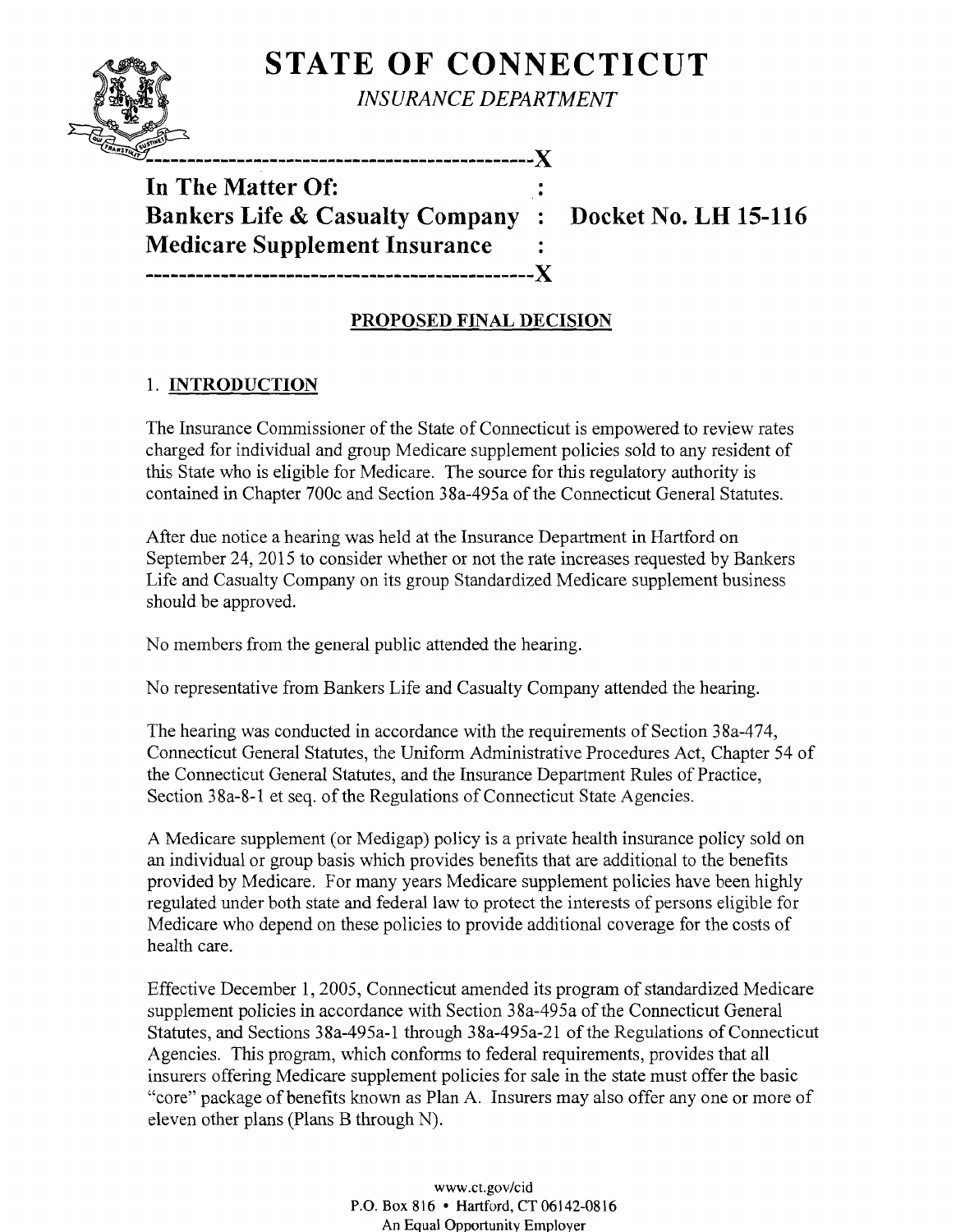Effective January 1,2006, in accordance with Section 38a-495c of the Connecticut General Statutes (as amended by Public Act 05-20) premiums for all Medicare supplement policies in the state must use community rating. Rates for Plans A through N must be computed without regard to age, gender, previous claims history or the medical condition of any person covered by a Medicare supplement policy or certificate.

The statute provides that coverage under Plan A through N may not be denied on the basis of age, gender, previous claims history or the medical condition of any covered person. Insurers may exclude benefits for losses incurred within six months from the effective date of coverage based on a pre-existing condition.

Effective October 1, 1998, carriers that offer Plan B or Plan C must make these plans as well as Plan A, available to all persons eligible for Medicare by reason of disability.

Insurers must also make the necessary arrangements to receive notice of all claims paid by Medicare for their insureds so that supplemental benefits can be computed and paid without requiring insureds to file claim forms for such benefits. This process of direct notice and automatic claims payment is commonly referred to as "piggybacking" or "crossover".

Sections 38a-495 and 38a-522 of the Connecticut General Statutes, and Section 38a-495a-lO of the Regulations of Connecticut Agencies, state that individual and group Medicare supplement policies must have anticipated loss ratios of 65% and 75%, respectively. Under Sections 38a-495-7 and 38a-495a-lO of the Regulations of Connecticut Agencies, filings for rate increases must demonstrate that actual and expected losses in relation to premiums meet these standards, and anticipated loss ratios for the entire future period for which the requested premiums are calculated to provide coverage must be expected to equal or exceed the appropriate loss ratio standard.

Section 38a-473 of the Connecticut General Statutes provides that no insurer may incorporate in its rates for Medicare supplement policies factors for expenses that exceed 150% of the average expense ratio for that insurer's entire written premium for all lines of health insurance for the previous calendar year.

## **II. FINDING OF FACT**

After reviewing the exhibits entered into the record of this proceeding, the testimony of any witnesses, and utilizing the experience, technical competence and specialized knowledge of the Insurance Department, the undersigned makes the following findings of fact:

1. Bankers Life and Casualty has requested the following rate increases for policy forms GP-A11 & GP-A11-CT:

| Plan | Rate Increase |
|------|---------------|
| E    | 3.5%          |
| G    | $8.0\%$       |

- 2. Bankers is also requesting that the rates remain the same for Plans A, B, D and F.
- 3. These proposed rates are expected to satisfy the Connecticut regulatory loss ratio requirement of 75% for group policy forms.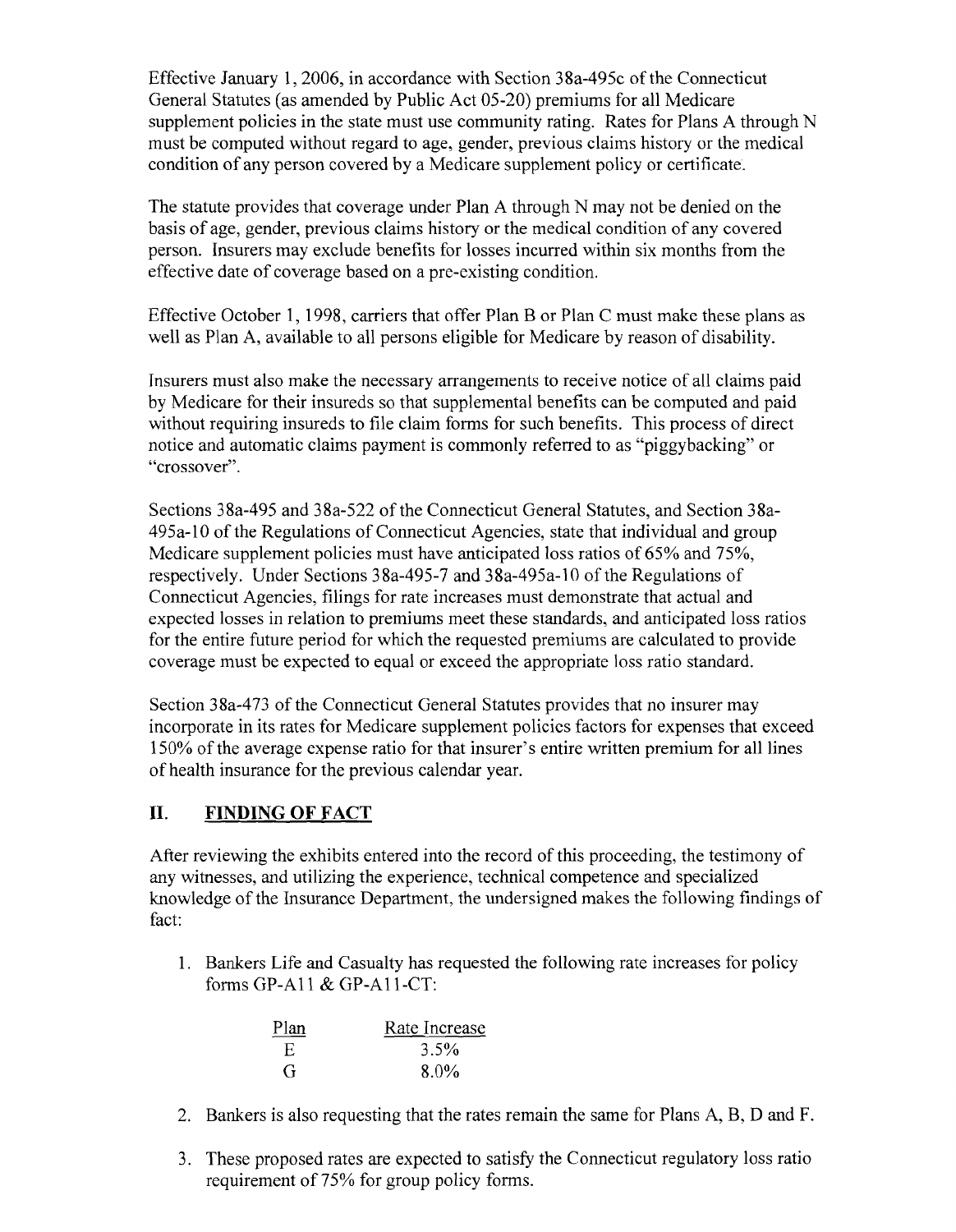- 4. The proposed rates are intended to be effective through year-end 2016.
- 5. Bankers certified that their expense factors are in compliance with Section 38a-473, e.G.S..
- 6. The company is complying with subsection (e) of section 38a-495c, C.G.S., relative to the automatic claim-processing requirement (crossover/piggybacking).
- 7. The last rate increase approved for these forms ranged from 8.5% in 2006 for Plan A, 4.5% in 2014 for Plan B, 4.5% in 2011 for Plan D, 6.0% in 2010 for Plan E, 2.5% in 2014 for Plan F and 5.0% in 2011 for Plan G.
- 8. The following are in-force counts on a nationwide basis as well as Connecticut specific as of  $6/30/15$  by plan:

| Plan  | Connecticut | Nationwide |
|-------|-------------|------------|
| A     |             | 109        |
| B     |             | 190        |
| D     | 28          | 1,197      |
| E     | 34          | 712        |
| F     | 5           | 4,002      |
| G     |             | 1,603      |
| Total |             | 7,813      |

9. The 2012, 2013, 2014 and inception-to-date loss ratios for Connecticut, by plan, are as follows:

| Plan  | 2012    | 2013  | 2014    | Inception |
|-------|---------|-------|---------|-----------|
| A     | $0.0\%$ | 3.9%  | $0.0\%$ | 62.1%     |
| B     | 28.0%   | 74.0% | 23.9%   | 133.4%    |
| D     | 86.1%   | 84.0% | 77.5%   | 83.9%     |
| Е     | 45.3%   | 67.7% | 65.9%   | 77.1%     |
| F     | 74.5%   | 38.6% | 39.0%   | 84.5%     |
| G     | 63.8%   | 37.7% | 30.9%   | 73.5%     |
| Total | 51.2%   | 71.4% | 66.2%   | 80.3%     |

9. The 2012, 2013, 2014 and inception-to-date loss ratios on a nationwide basis, by plan, are as follows:

| Plan  | 2012  | 2013  | 2014  | Inception |
|-------|-------|-------|-------|-----------|
| A     | 53.7% | 76.2% | 68.7% | 69.3%     |
| В     | 73.1% | 75.8% | 72.3% | 73.1%     |
| D     | 86.5% | 81.6% | 78.1% | 74.3%     |
| E     | 79.9% | 78.0% | 91.3% | 73.1%     |
| F     | 81.0% | 79.3% | 83.5% | 74.8%     |
| G     | 78.7% | 85.0% | 90.2% | 73.6%     |
| Total | 80.8% | 80.5% | 84.1% | 74.2%     |

- 10. Rate increases are requested due to claim cost trend increases and benefit cost inflation.
- 11. These forms were marketed through Bankers Life & Casualty's licensed agents and brokers.